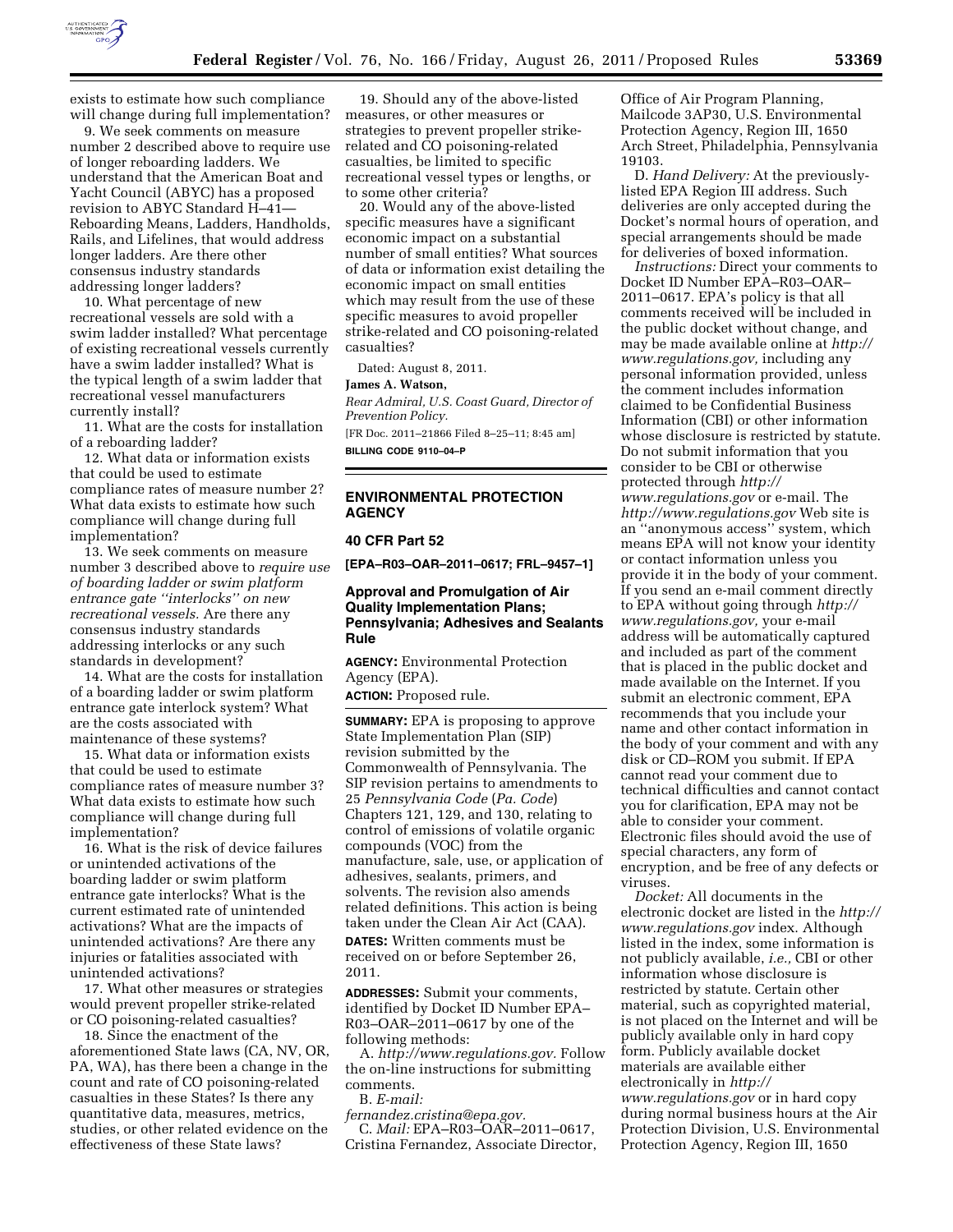Arch Street, Philadelphia, Pennsylvania 19103. Copies of the State submittal are available at the Pennsylvania Department of Environmental Protection, Bureau of Air Quality Control, P.O. Box 8468, 400 Market Street, Harrisburg, Pennsylvania 17105.

**FOR FURTHER INFORMATION CONTACT:**  Gregory Becoat, (215) 814–2036, or by e-mail at *[becoat.gregory@epa.gov.](mailto:becoat.gregory@epa.gov)* 

**SUPPLEMENTARY INFORMATION:** On January 12, 2011, the Pennsylvania Department of Environmental Protection (PADEP) submitted a revision to the Pennsylvania SIP. The SIP revision consists of Pennsylvania's amendments to 25 *Pa. Code* Chapters 121, 129, and 130 relating to general provisions, standards for sources, and standards for products. The amendments are part of Pennsylvania's strategy to achieve and maintain the 8-hour ozone national ambient air quality standard (NAAQS) throughout the Commonwealth.

The SIP revision consists of the following amendments:

### **A. Amendments to 25 Pa. Code Chapter 121—General Provisions**

The amendments to section 121.1— Definitions, add definitions for 53 new terms, including those that relate to the adhesive, sealant, primer, and solvent product categories regulated under section 129.77 and Chapter 130, Subchapter D and amends definitions for 9 existing terms for clarity, style, and format or to explain new product categories.

## **B. Amendments to 25 Pa. Code Chapter 129—Standards for Sources of VOCs**

The revision amends section 129.51(a)—Equivalency, in order to include adhesives, sealants, primers, and solvents covered by section 129.77, entitled ''Control of emissions from the use or application of adhesives, sealants, primers and solvents.'' Section 129.51(a) provides an alternative method for owners and operators of facilities to achieve compliance with air emission limits.

The Ozone Transport Commission (OTC) states developed a model rule ''OTC Model Rule For Adhesives and Sealants'' dated 2006 which was based on the 1998 California Air Resources Board (CARB) reasonably available control technology (RACT) determination. This RACT determination applied to both the manufacture and use of adhesives, sealants, adhesive primers, or sealant primers, in both industrial and manufacturing facilities and in the field. California Air Districts used this determination to develop regulations for this category. EPA addressed this source category with a Control Techniques Guideline (CTG) document for Miscellaneous Industrial Adhesives dated September 2008. This CTG was developed in response to section 183(e) of the CAA requirement for EPA to study and regulate consumer and commercial products, which is included in EPA's Report to Congress, ''Study of Volatile Organic Compound Emissions from Consumer and Commercial Products—Comprehensive Emissions Inventory.''

The miscellaneous industrial adhesives category was limited to adhesives and adhesive primers used in industrial and manufacturing operations and did not include products applied in the field. Therefore, the OTC model rule and state efforts in developing individual regulations preceded EPA's CTG for this source category and were broader in applicability.

The new section 129.77 adds regulations that: (a) Set standards for the application of adhesives, sealants, adhesive primers, and sealant primers by providing options for appliers either to use a product with a VOC content equal to or less than a specified limit or to use add-on controls; (b) establish that owners or operators may not use or apply at the facility an adhesive, sealant, adhesive primer, sealant primer, surface preparation, or cleanup solvent that exceeds the VOC content limits; (c) specify requirements for owners or operators of a facility that uses or applies a surface preparation solvent or cleanup solvent or removes an adhesive, sealant, adhesive primer, and sealant primer from the parts of spray application equipment; (d) provide for an alternative add-on control system requirement of at least 85 percent overall control efficiency (capture and destruction), by weight; (e) specify requirements for proper storage and disposal, work practices, surface preparation, and cleanup solvent composition; and (f) specify exemptions, as well as registration and product labeling requirements, recordkeeping requirements, and test methods and compliance procedures.

## **C. Amendments to 25 Pa. Code Chapter 130 Subchapter D—Adhesives, Sealants, Primers, and Solvents General Provisions**

The new 25 *Pa. Code* Chapter 130 Subchapter D adds regulations that: (a) Set emission standards and VOC content limits for the sale, supply, offer for sale, manufacture, use, or application of adhesive, sealant, adhesive primer, and sealant primer products; (b) set emission standards and VOC content limits for the sale, supply, offer for sale, manufacture, use, or application sealant products applied to certain substrates, surface preparation solvents, and cleanup solvents; (c) establish requirements for surface preparation solvent or cleanup solvent, removal methods, and proper storage and disposal; (d) establish that a person may not solicit the use of a product if application would result in a violation of the applicable VOC content limit; (e) specify exemptions for an adhesive, sealant, adhesive primer, or sealant primer product; and (f) specify recordkeeping requirements, test methods, registration, and product labeling requirements and compliance procedures.

A detailed summary of EPA's review of and rationale for proposing to approve this SIP revision may be found in the Technical Support Document (TSD) for this action which is available on-line at *[http://www.regulations.gov,](http://www.regulations.gov)*  Docket number EPA–R03–OAR–2011– 0617.

## **III. Proposed Action**

EPA is proposing to approve the Pennsylvania SIP revision amending section 121.1 ''Definitions'' and section 129.51(a) ''Equivalency'' of 25 *Pa. Code*  Chapter 129. EPA is also proposing to approve the Pennsylvania SIP revisions adding section 129.77 ''Control of emissions from the use or application of adhesives, sealants, primers, and solvents'' of 25 *Pa. Code* Chapter 129 and 25 *Pa. Code* Chapter 130 Subchapter D ''Adhesives, Sealants, Primers, and Solvents General Provisions.'' EPA is soliciting public comments on the issues discussed in this document. These comments will be considered before taking final action.

#### **IV. Statutory and Executive Order Reviews**

Under the CAA, the Administrator is required to approve a SIP submission that complies with the provisions of the CAA and applicable Federal regulations. 42 U.S.C. 7410(k); 40 CFR 52.02(a). Thus, in reviewing SIP submissions, EPA's role is to approve state choices, provided that they meet the criteria of the CAA. Accordingly, this action merely proposes to approve state law as meeting Federal requirements and does not impose additional requirements beyond those imposed by state law. For that reason, this proposed action:

• Is not a ''significant regulatory action'' subject to review by the Office of Management and Budget under Executive Order 12866 (58 FR 51735, October 4, 1993);